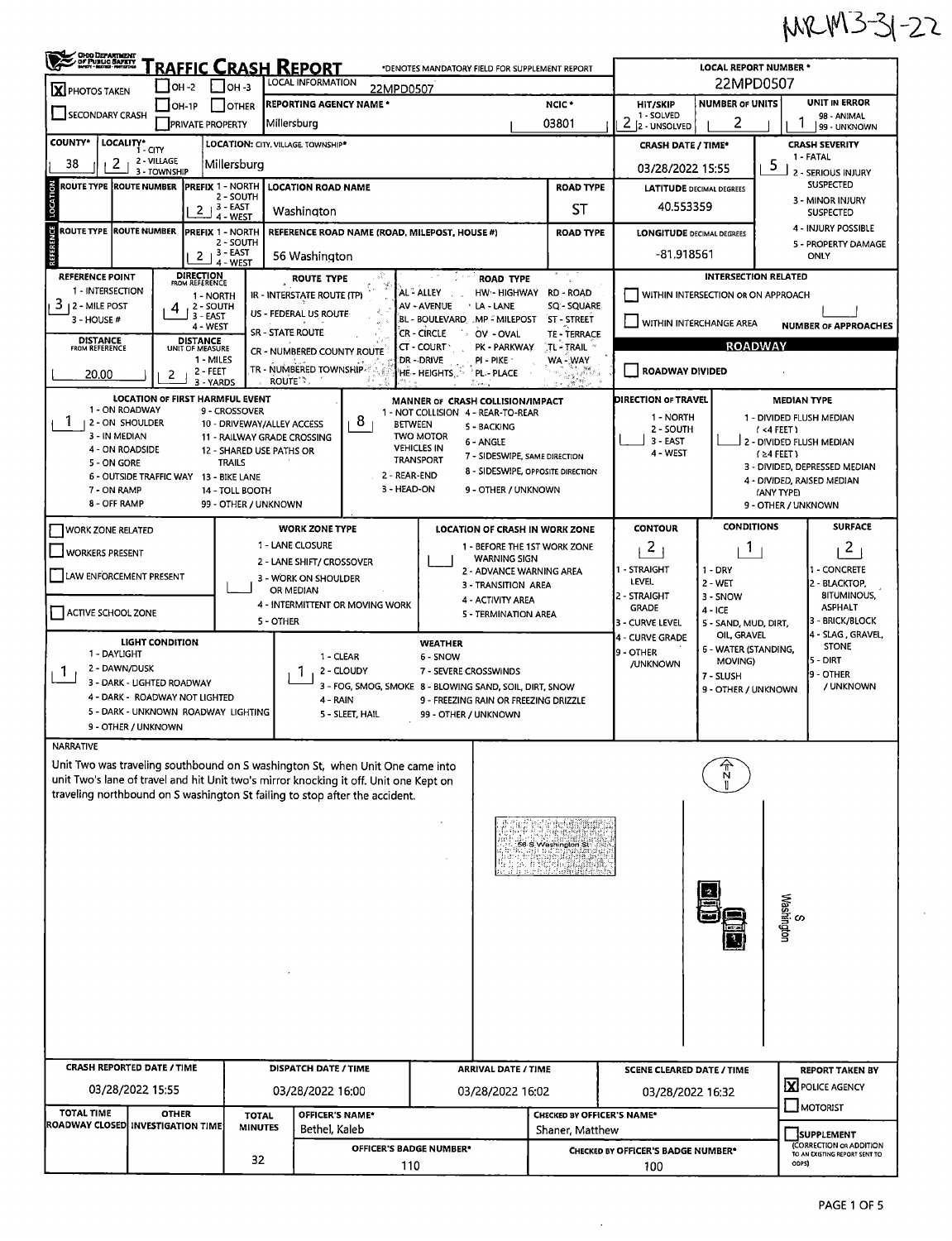|                                                                                                                                   | <b>CHIO DEPARTMENT</b><br>OF PUBLIC SAPETY                          |                                                                        | <b>LOCAL REPORT NUMBER</b>                                                    |                           |                                                                     |                                                                         |                                                      |                                                                 |  |  |  |  |
|-----------------------------------------------------------------------------------------------------------------------------------|---------------------------------------------------------------------|------------------------------------------------------------------------|-------------------------------------------------------------------------------|---------------------------|---------------------------------------------------------------------|-------------------------------------------------------------------------|------------------------------------------------------|-----------------------------------------------------------------|--|--|--|--|
|                                                                                                                                   |                                                                     |                                                                        |                                                                               |                           |                                                                     |                                                                         |                                                      | 22MPD0507                                                       |  |  |  |  |
| UNIT#                                                                                                                             | OWNER NAME: LAST, FIRST, MIDDLE (C) SAME AS DRIVER)                 |                                                                        |                                                                               |                           |                                                                     | OWNER PHONE:INCLUDE AREA CODE (E) SAME AS DRIVER)                       | DAMAGE<br><b>DAMAGE SCALE</b>                        |                                                                 |  |  |  |  |
|                                                                                                                                   | OWNER ADDRESS: STREET, CITY, STATE, ZIP ( $\square$ same as ORIVER) |                                                                        |                                                                               |                           |                                                                     |                                                                         | 1 - NONE                                             | 3 - FUNCTIONAL DAMAGE                                           |  |  |  |  |
| <b>NWO</b><br>OН                                                                                                                  | q<br>2 - MINOR DAMAGE<br>4 - DISABLING DAMAGE                       |                                                                        |                                                                               |                           |                                                                     |                                                                         |                                                      |                                                                 |  |  |  |  |
|                                                                                                                                   | <b>COMMERCIAL CARRIER: NAME, ADDRESS, CITY, STATE, ZIP</b>          |                                                                        |                                                                               |                           |                                                                     | COMMERCIAL CARRIER PHONE: INCLUDE AREA CODE                             |                                                      | 9 - UNKNOWN                                                     |  |  |  |  |
|                                                                                                                                   | LP STATE   LICENSE PLATE #                                          |                                                                        |                                                                               |                           |                                                                     |                                                                         |                                                      | DAMAGED AREA(S)<br><b>INDICATE ALL THAT APPLY</b>               |  |  |  |  |
|                                                                                                                                   |                                                                     |                                                                        | <b>VEHICLE IDENTIFICATION #</b>                                               |                           | <b>VEHICLE YEAR</b>                                                 | <b>VEHICLE MAKE</b>                                                     |                                                      |                                                                 |  |  |  |  |
| INSURANCE                                                                                                                         | <b>INSURANCE COMPANY</b>                                            |                                                                        | <b>INSURANCE POLICY #</b>                                                     |                           | <b>COLOR</b>                                                        | <b>VEHICLE MODEL</b>                                                    |                                                      |                                                                 |  |  |  |  |
| JVERIFIED                                                                                                                         | <b>TYPE OF USE</b>                                                  |                                                                        |                                                                               |                           | TOWED BY: COMPANY NAME                                              |                                                                         |                                                      |                                                                 |  |  |  |  |
| COMMERCIAL                                                                                                                        | GOVERNMENT                                                          | IN EMERGENCY<br><b>RESPONSE</b>                                        | US DOT#                                                                       |                           |                                                                     |                                                                         |                                                      |                                                                 |  |  |  |  |
| INTERLOCK                                                                                                                         |                                                                     | # OCCUPANTS                                                            | VEHICLE WEIGHT GVWR/GCWR<br>1 - ≤10K LBS.                                     |                           | <b>HAZARDOUS MATERIAL</b><br><b> MATERIAL</b><br>CLASS <sup>#</sup> | <b>PLACARD ID#</b>                                                      |                                                      |                                                                 |  |  |  |  |
| <b>DEVICE</b><br><b>EQUIPPED</b>                                                                                                  | X HIT/SKIP UNIT                                                     |                                                                        | 2 - 10,001 - 26K LBS.<br>$3 - 26K$ LBS.                                       |                           | RELEASED<br><b>PLACARD</b>                                          |                                                                         |                                                      |                                                                 |  |  |  |  |
|                                                                                                                                   | 1 - PASSENGER CAR                                                   | 6 - VAN (9-15 SEATS)                                                   | 12 - GOLF CART                                                                |                           | 18 - LIMO (LIVERY VEHICLE)                                          | 23 - PEDESTRIAN/SKATER                                                  |                                                      |                                                                 |  |  |  |  |
| 99                                                                                                                                | 2 - PASSENGER VAN<br>(MINIVAN)                                      | 7 - MOTORCYCLE 2-WHEELED<br>8 - MOTORCYCLE 3-WHEELED                   | 13 - SNOWMOBILE<br>14 - SINGLE UNIT                                           | <b>20 - OTHER VEHICLE</b> | 19 - BUS (16+ PASSENGERS)                                           | 24 - WHEELCHAIR (ANY TYPE)<br>25 - OTHER NON-MOTORIST                   |                                                      |                                                                 |  |  |  |  |
|                                                                                                                                   | UNIT TYPE 3 - SPORT UTILITY<br>VEHICLE                              | 9 - AUTOCYCLE<br>10 - MOPED OR MOTORIZED                               | <b>TRUCK</b><br>15 - SEMI-TRACTOR                                             | 21 - HEAVY EQUIPMENT      |                                                                     | 26 - BICYCLE                                                            |                                                      |                                                                 |  |  |  |  |
|                                                                                                                                   | 4 - PICK UP                                                         | <b>BICYCLE</b>                                                         | 16 - FARM EQUIPMENT                                                           |                           | 22 - ANIMAL WITH RIDER OR<br>ANIMAL-DRAWN VEHICLE                   | 27 - TRAIN<br>99 - UNKNOWN OR HIT/SKIP                                  |                                                      |                                                                 |  |  |  |  |
|                                                                                                                                   | 5 - CARGO VAN<br>(ATV/UTV)<br># OF TRAILING UNITS                   | 11 - ALL TERRAIN VEHICLE                                               | 17 - MOTORHOME                                                                |                           |                                                                     |                                                                         |                                                      |                                                                 |  |  |  |  |
| đ<br>Ξ                                                                                                                            | WAS VEHICLE OPERATING IN AUTONOMOUS                                 |                                                                        |                                                                               |                           |                                                                     |                                                                         |                                                      |                                                                 |  |  |  |  |
|                                                                                                                                   | MODE WHEN CRASH OCCURRED?                                           |                                                                        | 0 - NO AUTOMATION<br>1 DRIVER ASSISTANCE                                      |                           | 3 - CONDITIONAL AUTOMATION 9 - UNKNOWN<br>4 - HIGH AUTOMATION       |                                                                         |                                                      |                                                                 |  |  |  |  |
|                                                                                                                                   | 1 - YES 2 - NO 9 - OTHER / UNKNOWN                                  |                                                                        | AUTONOMOUS 2 - PARTIAL AUTOMATION 5 - FULL AUTOMATION                         |                           |                                                                     |                                                                         |                                                      |                                                                 |  |  |  |  |
|                                                                                                                                   | 1 - NONE                                                            | MODE LEVEL<br><b>6 - BUS - CHARTER/TOUR</b>                            | <b>11 - FIRE</b>                                                              | <b>16 - FARM</b>          |                                                                     | 21 - MAIL CARRIER                                                       |                                                      |                                                                 |  |  |  |  |
|                                                                                                                                   | 2 - TAXI<br>3 - ELECTRONIC RIDE                                     | 7 - BUS - INTERCITY<br>8 - BUS - SHUTTLE                               | 12 MILITARY                                                                   |                           | 17 - MOWING                                                         | 99 - OTHER / UNKNOWN                                                    |                                                      |                                                                 |  |  |  |  |
| 13 - POLICE<br><b>SHARING</b><br><b>SPECIAL</b><br>9 - BUS - OTHER<br>14 - PUBLIC UTILITY<br><b>FUNCTION 4 - SCHOOL TRANSPORT</b> |                                                                     |                                                                        |                                                                               |                           | 18 - SNOW REMOVAL<br>19 - TOWING                                    |                                                                         |                                                      |                                                                 |  |  |  |  |
|                                                                                                                                   | 5 - BUS - TRANSIT/COMMUTER                                          | 10 - AMBULANCE                                                         | 15 - CONSTRUCTION EQUIP.                                                      |                           | 20 - SAFETY SERVICE<br>PATROL                                       |                                                                         |                                                      | 12                                                              |  |  |  |  |
|                                                                                                                                   | 1 - NO CARGO BODY TYPE                                              | 4 - LOGGING                                                            | 7 - GRAIN/CHIPS/GRAVEL                                                        | <b>11 - DUMP</b>          |                                                                     | 99 - OTHER / UNKNOWN                                                    |                                                      |                                                                 |  |  |  |  |
| <b>CARGO</b>                                                                                                                      | / NOT APPLICABLE<br>2 - BUS                                         | 5 - INTERMODAL<br><b>CONTAINER CHASSIS</b>                             | 8 - POLE<br>9 - CARGO TANK                                                    |                           | <b>12 - CONCRETE MIXER</b><br>13 - AUTO TRANSPORTER                 |                                                                         |                                                      |                                                                 |  |  |  |  |
| <b>BODY</b><br><b>TYPE</b>                                                                                                        | 3 - VEHICLE TOWING<br>ANOTHER MOTOR VEHICLE                         | 6 - CARGOVAN<br>/ENCLOSED BOX                                          | 10 - FLAT BED                                                                 |                           | 14 - GARBAGE/REFUSE                                                 |                                                                         |                                                      | нт.<br>9                                                        |  |  |  |  |
|                                                                                                                                   | 1 - TURN SIGNALS                                                    | 4 - BRAKES                                                             | 7 - WORN OR SLICK TIRES                                                       |                           | 9 - MOTOR TROUBLE                                                   | 99 - OTHER / UNKNOWN                                                    |                                                      |                                                                 |  |  |  |  |
| <b>VEHICLE</b>                                                                                                                    | 2 - HEAD LAMPS<br>3 - TAIL LAMPS                                    | 5 - STEERING<br><b>6 - TIRE BLOWOUT</b>                                | 8 - TRAILER EQUIPMENT<br><b>DEFECTIVE</b>                                     |                           | 10 - DISABLED FROM PRIOR<br><b>ACCIDENT</b>                         |                                                                         |                                                      |                                                                 |  |  |  |  |
| <b>DEFECTS</b>                                                                                                                    |                                                                     |                                                                        |                                                                               |                           |                                                                     |                                                                         | $\Box$ -NO DAMAGE[0]                                 | LI-UNDERCARRIAGE [14]                                           |  |  |  |  |
|                                                                                                                                   | 1 - INTERSECTION -<br>MARKED CROSSWALK                              | 4 - MIDBLOCK -<br>MARKED CROSSWALK                                     | 7 - SHOULDER/ROADSIDE<br>8 - SIDEWALK                                         |                           | 10 - DRIVEWAY ACCESS<br>11 - SHARED USE PATHS                       | 99 - OTHER / UNKNOWN                                                    | $\Box$ -TOP[13]                                      | $L$ -ALL AREAS [15]                                             |  |  |  |  |
| NON-<br><b>MOTORIST</b>                                                                                                           | 2 - INTERSECTION -<br><b>UNMARKED CROSSWALK</b>                     | 5 - TRAVEL LANE -<br>OTHER LOCATION                                    | 9 - MEDIAN/CROSSING                                                           |                           | OR TRAILS<br>12 - FIRST RESPONDER                                   |                                                                         |                                                      | $\boxed{\mathbf{X}}$ - UNIT NOT AT SCENE[16]                    |  |  |  |  |
| LOCATION                                                                                                                          | 3 - INTERSECTION - OTHER                                            | 6 - BICYCLE LANE<br>1 - STRAIGHT AHEAD                                 | ISLAND<br>9 - LEAVING TRAFFIC                                                 |                           | AT INCIDENT SCENE                                                   |                                                                         |                                                      |                                                                 |  |  |  |  |
|                                                                                                                                   | 1 - NON-CONTACT<br>2 - NON-COLLISION                                | 2 - BACKING                                                            | LANE                                                                          |                           | JOGGING, PLAYING                                                    | 15 - WALKING, RUNNING. 21 - STANDING OUTSIDE<br><b>DISABLED VEHICLE</b> | 0 - NO DAMAGE                                        | <b>INITIAL POINT OF CONTACT</b><br>14 - UNDERCARRIAGE           |  |  |  |  |
|                                                                                                                                   | 3 - STRIKING                                                        | 3 - CHANGING LANES<br>4 - OVERTAKING/PASSING                           | 10 - PARKED<br>11 - SLOWING OR STOPPED                                        |                           | 16 - WORKING<br>17 - PUSHING VEHICLE                                | 99 - OTHER / UNKNOWN                                                    | 99<br>1-12 - REFER TO UNIT 15 - VEHICLE NOT AT SCENE |                                                                 |  |  |  |  |
| <b>ACTION</b>                                                                                                                     | 4 - STRUCK<br>5 - BOTH STRIKING                                     | PRE-CRASH 5 - MAKING RIGHT TURN<br><b>ACTIONS 6 - MAKING LEFT TURN</b> | IN TRAFFIC<br>12 - DRIVERLESS                                                 |                           | 18 - APPROACHING OR<br>LEAVING VEHICLE                              | <b>DIAGRAM</b><br>99 - UNKNOWN                                          |                                                      |                                                                 |  |  |  |  |
|                                                                                                                                   | & STRUCK                                                            | 7 - MAKING U-TURN<br>8 - ENTERING TRAFFIC                              | 13 - NEGOTIATING A CURVE<br>14 - ENTERING OR CROSSING                         |                           | 19 - STANDING<br>20 - OTHER NON-MOTORIST                            |                                                                         | 13 - TOP                                             |                                                                 |  |  |  |  |
|                                                                                                                                   | 9 - OTHER / UNKNOWN<br>1 - NONE                                     | LANE                                                                   | SPECIFIED LOCATION<br>8 - FOLLOWING TOO CLOSE 13 - IMPROPER START FROM        |                           | 18 - OPERATING DEFECTIVE                                            | 23 - OPENING DOOR INTO                                                  |                                                      | <b>TRAFFIC</b>                                                  |  |  |  |  |
|                                                                                                                                   | 2 - FAILURE TO YIELD<br>3 - RAN RED LIGHT                           | /ACDA<br>9 - IMPROPER LANE                                             | A PARKED POSITION                                                             |                           | EQUIPMENT                                                           | ROADWAY                                                                 | <b>TRAFFICWAY FLOW</b><br>1 - ONE-WAY                | <b>TRAFFIC CONTROL</b><br>1 - ROUNDABOUT 4 - STOP SIGN          |  |  |  |  |
|                                                                                                                                   | 4 - RAN STOP SIGN                                                   | CHANGE                                                                 | 14 - STOPPED OR PARKED<br>ILLEGALLY                                           |                           | 19 - LOAD SHIFTING<br>/FALLING/SPILLING                             | 99 - OTHER IMPROPER<br><b>ACTION</b>                                    | 2 - TWO-WAY<br>2                                     | 2 - SIGNAL<br>5 - YIELD SIGN<br>6                               |  |  |  |  |
|                                                                                                                                   | 5 - UNSAFE SPEED<br>CONTRIBUTING 6 - IMPROPER TURN                  | 10 - IMPROPER PASSING<br>11 - DROVE OFF ROAD                           | 15 - SWERVING TO AVOID<br>16 - WRONG WAY                                      |                           | 20 - IMPROPER CROSSING<br>21 - LYING IN ROADWAY                     |                                                                         |                                                      | 3 - FLASHER<br>6 - NO CONTROL                                   |  |  |  |  |
|                                                                                                                                   | CIRCUMSTANCES <sub>7</sub> - LEFT OF CENTER                         | 12 - IMPROPER BACKING                                                  | 17 - VISION OBSTRUCTION                                                       |                           | 22 - NOT DISCERNIBLE                                                |                                                                         | # OF THROUGH LANES<br>ON ROAD                        | <b>RAIL GRADE CROSSING</b><br>1 - NOT INVLOVED                  |  |  |  |  |
|                                                                                                                                   | <b>SEQUENCE OF EVENTS</b>                                           |                                                                        |                                                                               |                           |                                                                     |                                                                         | $\overline{2}$                                       | 2 - INVOLVED-ACTIVE CROSSING                                    |  |  |  |  |
| 20<br>$\mathbf{1}$                                                                                                                | ge<br>Sangur villagerenen 1994<br>1 - OVERTURN/ROLLOVER             | 7 - SEPARATION OF UNITS                                                | EVENTS<br>12 - DOWNHILL RUNAWAY                                               |                           | 19 - ANIMAL -OTHER                                                  | 23 - STRUCK BY FALLING.                                                 |                                                      | 3 - INVOLVED-PASSIVE CROSSING                                   |  |  |  |  |
|                                                                                                                                   | 2 - FIRE/EXPLOSION<br>3 - IMMERSION                                 | 8 - RAN OFF ROAD RIGHT<br>9 - RAN OFF ROAD LEFT                        | 13 - OTHER NON-COLLISION<br>14 - PEDESTRIAN                                   |                           | 20 - MOTOR VEHICLE IN<br>TRANSPORT                                  | SHIFTING CARGO OR<br>ANYTHING SET IN                                    |                                                      | UNIT / NON-MOTORIST DIRECTION                                   |  |  |  |  |
| $\overline{2}$                                                                                                                    | 4 - JACKKNIFE<br>5 - CARGO / EQUIPMENT                              | 10 - CROSS MEDIAN<br>11 - CROSS CENTERLINE -                           | 15 - PEDALCYCLE<br>16 - RAILWAY VEHICLE                                       |                           | 21 - PARKED MOTOR<br><b>VEHICLE</b>                                 | MOTION BY A MOTOR<br><b>VEHICLE</b><br>24 - OTHER MOVABLE               |                                                      | 1 - NORTH<br>5 - NORTHEAST<br>2 - SOUTH<br><b>6 - NORTHWEST</b> |  |  |  |  |
|                                                                                                                                   | <b>LOSS OR SHIFT</b><br><b>6 - EQUIPMENT FAILURE</b>                | OPPOSITE DIRECTION<br>OF TRAVEL                                        | 17 - ANIMAL - FARM<br>18 - ANIMAL - DEER                                      |                           | 22 - WORK ZONE<br>MAINTENANCE                                       | OBJECT                                                                  |                                                      | $3 - EAST$<br>7 - SOUTHEAST                                     |  |  |  |  |
| 3                                                                                                                                 | The change operations appear                                        | ina ana amin'ny fivondronan-                                           | - COLLISION WITH FIXED OBJECT - STRUCK - COLLISION WITH FIXED OBJECT - STRUCK |                           | EQUIPMENT                                                           | when and company company was                                            | <b>FROM</b><br>TO                                    | 4 - WEST<br>8 - SOUTHWEST<br>9 - OTHER / UNKNOWN                |  |  |  |  |
|                                                                                                                                   | 25 - IMPACT ATTENUATOR 31 - GUARDRAIL END<br>/ CRASH CUSHION        | 32 - PORTABLE BARRIER                                                  | 38 - OVERHEAD SIGN POST<br>39 - LIGHT / LUMINARIES                            | 46 - FENCE                | 45 - EMBANKMENT                                                     | 52 - BUILDING<br>53 - TUNNEL                                            |                                                      |                                                                 |  |  |  |  |
|                                                                                                                                   | 26 - BRIDGE OVERHEAD<br><b>STRUCTURE</b>                            | 33 - MEDIAN CABLE BARRIER<br>34 - MEDIAN GUARDRAIL                     | <b>SUPPORT</b><br>40 - UTILITY POLE                                           | 47 - MAILBOX<br>48 - TREE |                                                                     | 54 - OTHER FIXED<br>OBJECT                                              | <b>UNIT SPEED</b>                                    | DETECTED SPEED                                                  |  |  |  |  |
| 5                                                                                                                                 | 27 - BRIDGE PIER OR<br>ABUTMENT                                     | <b>BARRIER</b><br>35 - MEDIAN CONCRETE                                 | 41 - OTHER POST, POLE<br>OR SUPPORT                                           |                           | 49 - FIRE HYDRANT<br>50 - WORK ZONE                                 | 99 - OTHER / UNKNOWN                                                    |                                                      | 1 - STATED / ESTIMATED SPEED                                    |  |  |  |  |
| 6.                                                                                                                                | 28 - BRIDGE PARAPET<br>29 - BRIDGE RAIL                             | <b>BARRIER</b><br>36 - MEDIAN OTHER BARRIER                            | 42 - CULVERT<br>43 - CURB                                                     |                           | <b>MAINTENANCE</b><br>EQUIPMENT                                     |                                                                         | POSTED SPEED                                         | 2 - CALCULATED / EDR                                            |  |  |  |  |
|                                                                                                                                   | 30 - GUARDRAIL FACE                                                 | 37 - TRAFFIC SIGN POST                                                 | 44 - DITCH                                                                    | <b>51 - WALL</b>          |                                                                     |                                                                         |                                                      | 3 - UNDETERMINED                                                |  |  |  |  |
|                                                                                                                                   | FIRST HARMFUL EVENT                                                 | 1                                                                      | <b>MOST HARMFUL EVENT</b>                                                     |                           |                                                                     |                                                                         |                                                      |                                                                 |  |  |  |  |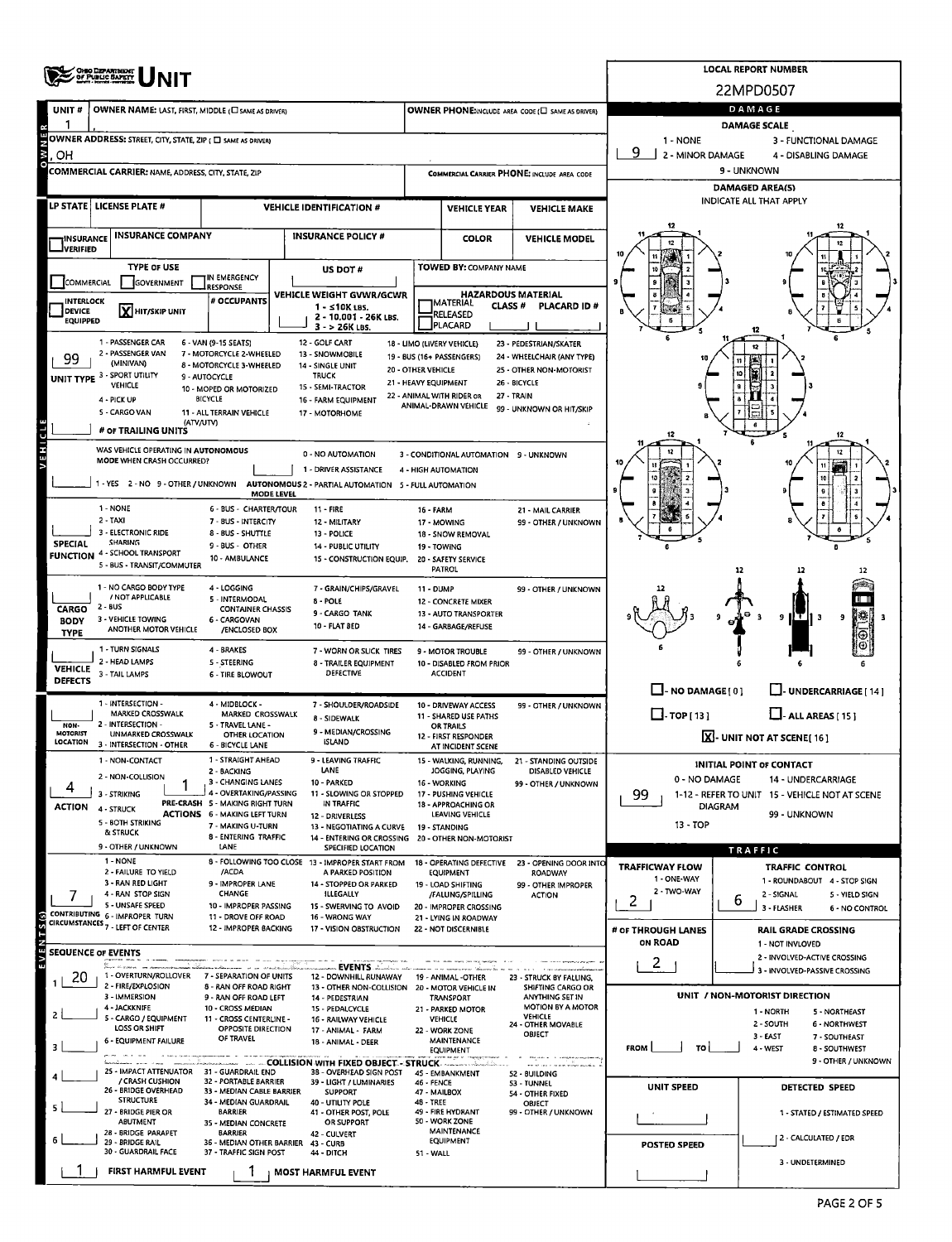|                                  | OHO DEPARTMENT                                                                                           |                                                               |            |                                                                         |                           |                                                   |                                                       |                          | <b>LOCAL REPORT NUMBER</b>                                       |  |  |  |  |  |
|----------------------------------|----------------------------------------------------------------------------------------------------------|---------------------------------------------------------------|------------|-------------------------------------------------------------------------|---------------------------|---------------------------------------------------|-------------------------------------------------------|--------------------------|------------------------------------------------------------------|--|--|--|--|--|
|                                  |                                                                                                          |                                                               |            |                                                                         |                           |                                                   |                                                       | 22MPD0507                |                                                                  |  |  |  |  |  |
| UNIT#                            | OWNER NAME: LAST, FIRST, MIDDLE (C) SAME AS DRIVER)                                                      |                                                               |            |                                                                         |                           |                                                   | OWNER PHONE; INCLUDE AREA CODE (L) SAME AS DRIVER)    |                          | DAMAGE                                                           |  |  |  |  |  |
| 2                                | MARTIN, SAMANTHA, D                                                                                      |                                                               |            |                                                                         |                           | 330-390-0220                                      |                                                       |                          | <b>DAMAGE SCALE</b>                                              |  |  |  |  |  |
|                                  | OWNER ADDRESS: STREET, CITY, STATE, ZIP ( O SAME AS DRIVER)                                              |                                                               |            |                                                                         |                           |                                                   |                                                       | 1 - NONE<br>2            | 3 - FUNCTIONAL DAMAGE                                            |  |  |  |  |  |
|                                  | 139 W MILLERSBURG ST, NASHVILLE, OH, 44661<br><b>COMMERCIAL CARRIER: NAME, ADDRESS, CITY, STATE, ZIP</b> |                                                               |            |                                                                         |                           |                                                   |                                                       | 2 - MINOR DAMAGE         | 4 - DISABLING DAMAGE<br>9 - UNKNOWN                              |  |  |  |  |  |
|                                  |                                                                                                          |                                                               |            |                                                                         |                           | COMMERCIAL CARRIER PHONE: INCLUDE AREA CODE       | <b>DAMAGED AREA(S)</b>                                |                          |                                                                  |  |  |  |  |  |
|                                  | LP STATE   LICENSE PLATE #                                                                               |                                                               |            | <b>VEHICLE IDENTIFICATION #</b>                                         |                           | <b>VEHICLE YEAR</b>                               | <b>VEHICLE MAKE</b>                                   |                          | INDICATE ALL THAT APPLY                                          |  |  |  |  |  |
| OН                               | <b>JIV9240</b>                                                                                           |                                                               |            | 3C6UR5CJ9MG611078                                                       | <b>DODGE</b><br>2021      |                                                   |                                                       |                          |                                                                  |  |  |  |  |  |
| <b>X</b> INSURANCE               | <b>INSURANCE COMPANY</b>                                                                                 |                                                               |            | <b>INSURANCE POLICY #</b>                                               |                           | <b>COLOR</b>                                      | <b>VEHICLE MODEL</b>                                  |                          |                                                                  |  |  |  |  |  |
|                                  | AUTO OWNERS INSURANCE                                                                                    |                                                               |            | 53-148994-00                                                            |                           | DBL                                               | <b>RAM</b>                                            | 10                       |                                                                  |  |  |  |  |  |
|                                  | <b>TYPE OF USE</b>                                                                                       | IN EMERGENCY                                                  |            | US DOT#                                                                 |                           | TOWED BY: COMPANY NAME                            |                                                       |                          |                                                                  |  |  |  |  |  |
| COMMERCIAL                       | GOVERNMENT                                                                                               | <b>RESPONSE</b>                                               |            | VEHICLE WEIGHT GVWR/GCWR                                                |                           |                                                   | <b>HAZARDOUS MATERIAL</b>                             |                          |                                                                  |  |  |  |  |  |
| <b>INTERLOCK</b><br>DEVICE       | <b>HIT/SKIP UNIT</b>                                                                                     | # OCCUPANTS                                                   |            | 1 - ≤10K LBS.<br>2 - 10.001 - 26K LBS.                                  |                           | MATERIAL<br>CLASS <sup>#</sup><br><b>RELEASED</b> | PLACARD ID#                                           |                          |                                                                  |  |  |  |  |  |
| <b>EQUIPPED</b>                  |                                                                                                          |                                                               |            | $3 - 26K$ LBS.                                                          |                           | PLACARD                                           |                                                       |                          |                                                                  |  |  |  |  |  |
|                                  | 1 - PASSENGER CAR<br>2 - PASSENGER VAN                                                                   | 6 - VAN (9-15 SEATS)<br>7 - MOTORCYCLE 2-WHEELED              |            | 12 - GOLF CART<br>13 - SNOWMOBILE                                       |                           | 18 - LIMO (LIVERY VEHICLE)                        | 23 - PEDESTRIAN/SKATER                                |                          | 12                                                               |  |  |  |  |  |
|                                  | (MINIVAN)                                                                                                | 8 - MOTORCYCLE 3-WHEELED                                      |            | 14 - SINGLE UNIT                                                        | 20 - OTHER VEHICLE        | 19 - BUS (16+ PASSENGERS)                         | 24 - WHEELCHAIR (ANY TYPE)<br>25 - OTHER NON-MOTORIST |                          |                                                                  |  |  |  |  |  |
|                                  | UNIT TYPE 3 - SPORT UTILITY<br>VEHICLE                                                                   | 9 - AUTOCYCLE<br>10 - MOPED OR MOTORIZED                      |            | <b>TRUCK</b><br>15 - SEMI-TRACTOR                                       | 21 - HEAVY EQUIPMENT      |                                                   | 26 - BICYCLE                                          |                          |                                                                  |  |  |  |  |  |
|                                  | 4 - PICK UP                                                                                              | <b>BICYCLE</b>                                                |            | 16 - FARM EQUIPMENT                                                     |                           | 22 - ANIMAL WITH RIDER OR<br>ANIMAL-DRAWN VEHICLE | 27 - TRAIN<br>99 - UNKNOWN OR HIT/SKIP                |                          |                                                                  |  |  |  |  |  |
|                                  | 5 - CARGO VAN<br>(ATV/UTV)                                                                               | 11 - ALL TERRAIN VEHICLE                                      |            | 17 - MOTORHOME                                                          |                           |                                                   |                                                       |                          |                                                                  |  |  |  |  |  |
|                                  | # OF TRAILING UNITS                                                                                      |                                                               |            |                                                                         |                           |                                                   |                                                       | 12                       | 12                                                               |  |  |  |  |  |
|                                  | WAS VEHICLE OPERATING IN AUTONOMOUS<br>MODE WHEN CRASH OCCURRED?                                         |                                                               |            | 0 - NO AUTOMATION                                                       |                           | 3 - CONDITIONAL AUTOMATION 9 - UNKNOWN            |                                                       |                          |                                                                  |  |  |  |  |  |
| 2                                |                                                                                                          |                                                               | 0          | 1 - DRIVER ASSISTANCE                                                   |                           | 4 - HIGH AUTOMATION                               |                                                       |                          |                                                                  |  |  |  |  |  |
|                                  | 1 - YES 2 - NO 9 - OTHER / UNKNOWN AUTONOMOUS 2 - PARTIAL AUTOMATION 5 - FULL AUTOMATION                 |                                                               | MODE LEVEL |                                                                         |                           |                                                   |                                                       |                          |                                                                  |  |  |  |  |  |
|                                  | 1 - NONE                                                                                                 | 6 - BUS - CHARTER/TOUR                                        |            | 11 - FIRE                                                               | 16 FARM                   |                                                   | 21 - MAIL CARRIER                                     |                          |                                                                  |  |  |  |  |  |
|                                  | $2 - TAXI$<br>3 - ELECTRONIC RIDE                                                                        | 7 - BUS - INTERCITY<br>8 - BUS - SHUTTLE                      |            | 12 - MILITARY<br>13 - POLICE                                            |                           | 17 - MOWING<br>18 - SNOW REMOVAL                  | 99 - OTHER / UNKNOWN                                  |                          |                                                                  |  |  |  |  |  |
| <b>SPECIAL</b>                   | <b>SHARING</b><br><b>FUNCTION 4 - SCHOOL TRANSPORT</b>                                                   | 9 - BUS - OTHER                                               |            | 14 - PUBLIC UTILITY                                                     | 19 - TOWING               |                                                   |                                                       |                          |                                                                  |  |  |  |  |  |
|                                  | 5 - BUS - TRANSIT/COMMUTER                                                                               | 10 - AMBULANCE                                                |            | 15 - CONSTRUCTION EQUIP.                                                |                           | 20 - SAFETY SERVICE<br>PATROL                     |                                                       |                          | 12                                                               |  |  |  |  |  |
|                                  | 1 - NO CARGO BODY TYPE                                                                                   | 4 - LOGGING                                                   |            | 7 - GRAIN/CHIPS/GRAVEL                                                  | <b>11 - DUMP</b>          |                                                   | 99 - OTHER / UNKNOWN                                  |                          |                                                                  |  |  |  |  |  |
| 1<br><b>CARGO</b>                | / NOT APPLICABLE<br>$2 - BUS$                                                                            | 5 - INTERMODAL                                                |            | 8 - POLE                                                                |                           | 12 - CONCRETE MIXER                               |                                                       |                          |                                                                  |  |  |  |  |  |
| <b>BODY</b>                      | 3 - VEHICLE TOWING                                                                                       | <b>CONTAINER CHASSIS</b><br>6 - CARGOVAN                      |            | 9 - CARGO TANK<br>10 - FLAT BED                                         |                           | 13 - AUTO TRANSPORTER<br>14 - GARBAGE/REFUSE      |                                                       |                          | в<br>९ ॥ र ॥<br>9<br>- 3                                         |  |  |  |  |  |
| <b>TYPE</b>                      | ANOTHER MOTOR VEHICLE                                                                                    | /ENCLOSED BOX                                                 |            |                                                                         |                           |                                                   |                                                       |                          |                                                                  |  |  |  |  |  |
|                                  | 1 - TURN SIGNALS<br>2 - HEAD LAMPS                                                                       | 4 - BRAKES<br>5 - STEERING                                    |            | 7 - WORN OR SLICK TIRES<br>8 - TRAILER EQUIPMENT                        |                           | 9 - MOTOR TROUBLE<br>10 - DISABLED FROM PRIOR     | 99 - OTHER / UNKNOWN                                  |                          |                                                                  |  |  |  |  |  |
| <b>VEHICLE</b><br><b>DEFECTS</b> | 3 - TAIL LAMPS                                                                                           | <b>6 - TIRE BLOWOUT</b>                                       |            | <b>DEFECTIVE</b>                                                        |                           | <b>ACCIDENT</b>                                   |                                                       |                          |                                                                  |  |  |  |  |  |
|                                  |                                                                                                          |                                                               |            |                                                                         |                           |                                                   |                                                       | $\Box$ - NO DAMAGE [ 0 ] | U-UNDERCARRIAGE [14]                                             |  |  |  |  |  |
|                                  | 1 - INTERSECTION -<br>MARKED CROSSWALK                                                                   | 4 - MIDBLOCK -<br>MARKED CROSSWALK                            |            | 7 - SHOULDER/ROADSIDE<br>8 - SIDEWALK                                   |                           | 10 - DRIVEWAY ACCESS<br>11 - SHARED USE PATHS     | 99 - OTHER / UNKNOWN                                  | $\Box$ -TOP [13]         | $\Box$ - ALL AREAS [ 15 ]                                        |  |  |  |  |  |
| NON-<br><b>MOTORIST</b>          | 2 - INTERSECTION -<br>UNMARKED CROSSWALK                                                                 | 5 - TRAVEL LANE -<br>OTHER LOCATION                           |            | 9 - MEDIAN/CROSSING                                                     |                           | OR TRAILS<br>12 - FIRST RESPONDER                 |                                                       |                          | $\Box$ - UNIT NOT AT SCENE[16]                                   |  |  |  |  |  |
| LOCATION                         | 3 - INTERSECTION - OTHER                                                                                 | <b>6 - BICYCLE LANE</b>                                       |            | <b>ISLAND</b>                                                           |                           | AT INCIDENT SCENE                                 |                                                       |                          |                                                                  |  |  |  |  |  |
|                                  | 1 - NON-CONTACT                                                                                          | 1 - STRAIGHT AHEAD<br>2 - BACKING                             |            | 9 - LEAVING TRAFFIC<br><b>LANE</b>                                      |                           | 15 - WALKING, RUNNING,<br>JOGGING, PLAYING        | 21 - STANDING OUTSIDE<br>DISABLED VEHICLE             |                          | <b>INITIAL POINT OF CONTACT</b>                                  |  |  |  |  |  |
| 4                                | 2 - NON-COLLISION                                                                                        | 3 - CHANGING LANES<br>4 - OVERTAKING/PASSING                  |            | 10 - PARKED<br>11 - SLOWING OR STOPPED                                  |                           | 16 - WORKING                                      | 99 - OTHER / UNKNOWN                                  | 0 - NO DAMAGE            | 14 - UNDERCARRIAGE                                               |  |  |  |  |  |
| <b>ACTION</b>                    | 3 - STRIKING<br>4 - STRUCK                                                                               | PRE-CRASH 5 - MAKING RIGHT TURN                               |            | IN TRAFFIC                                                              |                           | 17 - PUSHING VEHICLE<br>18 - APPROACHING OR       |                                                       | 10.                      | 1-12 - REFER TO UNIT 15 - VEHICLE NOT AT SCENE<br><b>DIAGRAM</b> |  |  |  |  |  |
|                                  | 5 - BOTH STRIKING                                                                                        | <b>ACTIONS 6 - MAKING LEFT TURN</b><br>7 - MAKING U-TURN      |            | 12 - DRIVERLESS<br>13 - NEGOTIATING A CURVE                             |                           | LEAVING VEHICLE<br>19 - STANDING                  |                                                       | 13 - TOP                 | 99 - UNKNOWN                                                     |  |  |  |  |  |
|                                  | & STRUCK<br>9 - OTHER / UNKNOWN                                                                          | 8 - ENTERING TRAFFIC<br><b>LANE</b>                           |            | 14 - ENTERING OR CROSSING 20 - OTHER NON-MOTORIST<br>SPECIFIED LOCATION |                           |                                                   |                                                       |                          |                                                                  |  |  |  |  |  |
|                                  | 1 - NONE                                                                                                 |                                                               |            | 8 - FOLLOWING TOO CLOSE 13 - IMPROPER START FROM                        |                           |                                                   | 18 - OPERATING DEFECTIVE 23 - OPENING DOOR INTO       | <b>TRAFFICWAY FLOW</b>   | <b>TRAFFIC</b>                                                   |  |  |  |  |  |
|                                  | 2 - FAILURE TO YIELD<br>3 RAN RED LIGHT                                                                  | /ACDA<br>9 - IMPROPER LANE                                    |            | A PARKED POSITION<br>14 - STOPPED OR PARKED                             |                           | <b>EQUIPMENT</b><br>19 - LOAD SHIFTING            | ROADWAY<br>99 - OTHER IMPROPER                        | 1 - ONE-WAY              | <b>TRAFFIC CONTROL</b><br>1 - ROUNDABOUT 4 - STOP SIGN           |  |  |  |  |  |
|                                  | 4 - RAN STOP SIGN                                                                                        | <b>CHANGE</b>                                                 |            | ILLEGALLY                                                               |                           | /FALLING/SPILLING                                 | <b>ACTION</b>                                         | 2 - TWO-WAY<br>2         | 2 - SIGNAL<br>5 - YIELD SIGN<br>6                                |  |  |  |  |  |
|                                  | 5 - UNSAFE SPEED<br>CONTRIBUTING 6 - IMPROPER TURN                                                       | 10 - IMPROPER PASSING<br>11 - DROVE OFF ROAD                  |            | 15 - SWERVING TO AVOID<br>16 - WRONG WAY                                |                           | 20 - IMPROPER CROSSING<br>21 - LYING IN ROADWAY   |                                                       |                          | 3 - FLASHER<br><b>6 - NO CONTROL</b>                             |  |  |  |  |  |
|                                  | CIRCUMSTANCES 7 - LEFT OF CENTER                                                                         | 12 - IMPROPER BACKING                                         |            | 17 - VISION OBSTRUCTION                                                 |                           | 22 - NOT DISCERNIBLE                              |                                                       | # OF THROUGH LANES       | <b>RAIL GRADE CROSSING</b>                                       |  |  |  |  |  |
| <b>SEQUENCE OF EVENTS</b>        |                                                                                                          |                                                               |            |                                                                         |                           |                                                   |                                                       | ON ROAD                  | 1 - NOT INVLOVED<br>2 - INVOLVED-ACTIVE CROSSING                 |  |  |  |  |  |
| 20                               | 1 - OVERTURN/ROLLOVER                                                                                    | 7 - SEPARATION OF UNITS                                       |            | 12 - DOWNHILL RUNAWAY                                                   |                           | 19 ANIMAL OTHER                                   |                                                       | 2                        | 3 - INVOLVED-PASSIVE CROSSING                                    |  |  |  |  |  |
|                                  | 2 - FIRE/EXPLOSION                                                                                       | 8 - RAN OFF ROAD RIGHT                                        |            | 13 - OTHER NON-COLLISION 20 - MOTOR VEHICLE IN                          |                           |                                                   | 23 - STRUCK BY FALLING,<br>SHIFTING CARGO OR          |                          | UNIT / NON-MOTORIST DIRECTION                                    |  |  |  |  |  |
|                                  | 3 - IMMERSION<br>4 - JACKKNIFE                                                                           | 9 - RAN OFF ROAD LEFT<br>10 - CROSS MEDIAN                    |            | 14 - PEDESTRIAN<br>15 - PEDALCYCLE                                      |                           | <b>TRANSPORT</b><br>21 - PARKED MOTOR             | ANYTHING SET IN<br>MOTION BY A MOTOR                  |                          | 1 - NORTH<br><b>5 - NORTHEAST</b>                                |  |  |  |  |  |
| 2                                | 5 - CARGO / EQUIPMENT<br>LOSS OR SHIFT                                                                   | 11 - CROSS CENTERLINE -<br><b>OPPOSITE DIRECTION</b>          |            | 16 - RAILWAY VEHICLE<br>17 - ANIMAL - FARM                              |                           | <b>VEHICLE</b><br>22 - WORK ZONE                  | VEHICLE<br>24 - OTHER MOVABLE                         |                          | 2 - SOUTH<br>6 - NORTHWEST                                       |  |  |  |  |  |
|                                  | 6 - EQUIPMENT FAILURE                                                                                    | OF TRAVEL                                                     |            | 18 - ANIMAL - DEER                                                      |                           | MAINTENANCE                                       | OBJECT                                                | <b>FROM</b><br>τo I      | $3 - EAST$<br>7 - SOUTHEAST<br>2<br>4 - WEST<br>8 - SOUTHWEST    |  |  |  |  |  |
|                                  |                                                                                                          |                                                               |            | <b>COLLISION WITH FIXED OBJECT - STRUCK</b>                             |                           | <b>EQUIPMENT</b>                                  |                                                       |                          | 9 - OTHER / UNKNOWN                                              |  |  |  |  |  |
|                                  | 25 - IMPACT ATTENUATOR 31 - GUARDRAIL END<br>/ CRASH CUSHION                                             | 32 - PORTABLE BARRIER                                         |            | 38 - OVERHEAD SIGN POST<br>39 - LIGHT / LUMINARIES                      | 46 - FENCE                | 45 - EMBANKMENT                                   | <b>S2 - BUILDING</b><br>53 - TUNNEL                   |                          |                                                                  |  |  |  |  |  |
|                                  | 26 - BRIDGE OVERHEAD<br><b>STRUCTURE</b>                                                                 | 33 - MEDIAN CABLE BARRIER<br>34 - MEDIAN GUARDRAIL            |            | <b>SUPPORT</b><br>40 - UTILITY POLE                                     | 47 - MAILBOX<br>48 - TREE |                                                   | 54 - OTHER FIXED<br>OBJECT                            | UNIT SPEED               | DETECTED SPEED                                                   |  |  |  |  |  |
|                                  | 27 - BRIDGE PIER OR<br><b>ABUTMENT</b>                                                                   | <b>BARRIER</b>                                                |            | 41 - OTHER POST, POLE<br>OR SUPPORT                                     |                           | 49 - FIRE HYDRANT<br>50 - WORK ZONE               | 99 - OTHER / UNKNOWN                                  | 25                       | 1 - STATED / ESTIMATED SPEED                                     |  |  |  |  |  |
|                                  | 28 - BRIDGE PARAPET                                                                                      | 35 - MEDIAN CONCRETE<br><b>BARRIER</b>                        |            | 42 - CULVERT                                                            |                           | <b>MAINTENANCE</b>                                |                                                       |                          | 1<br>  2 - CALCULATED / EDR                                      |  |  |  |  |  |
|                                  | 29 - BRIDGE RAIL<br>30 - GUARDRAIL FACE                                                                  | 36 - MEDIAN OTHER BARRIER 43 - CURB<br>37 - TRAFFIC SIGN POST |            | 44 - DITCH                                                              | 51 WALL                   | <b>EQUIPMENT</b>                                  |                                                       | POSTED SPEED             |                                                                  |  |  |  |  |  |
|                                  | FIRST HARMFUL EVENT                                                                                      | 1                                                             |            | <b>MOST HARMFUL EVENT</b>                                               |                           |                                                   |                                                       | 25                       | 3 - UNDETERMINED                                                 |  |  |  |  |  |
|                                  |                                                                                                          |                                                               |            |                                                                         |                           |                                                   |                                                       |                          |                                                                  |  |  |  |  |  |

 $\hat{\mathcal{A}}$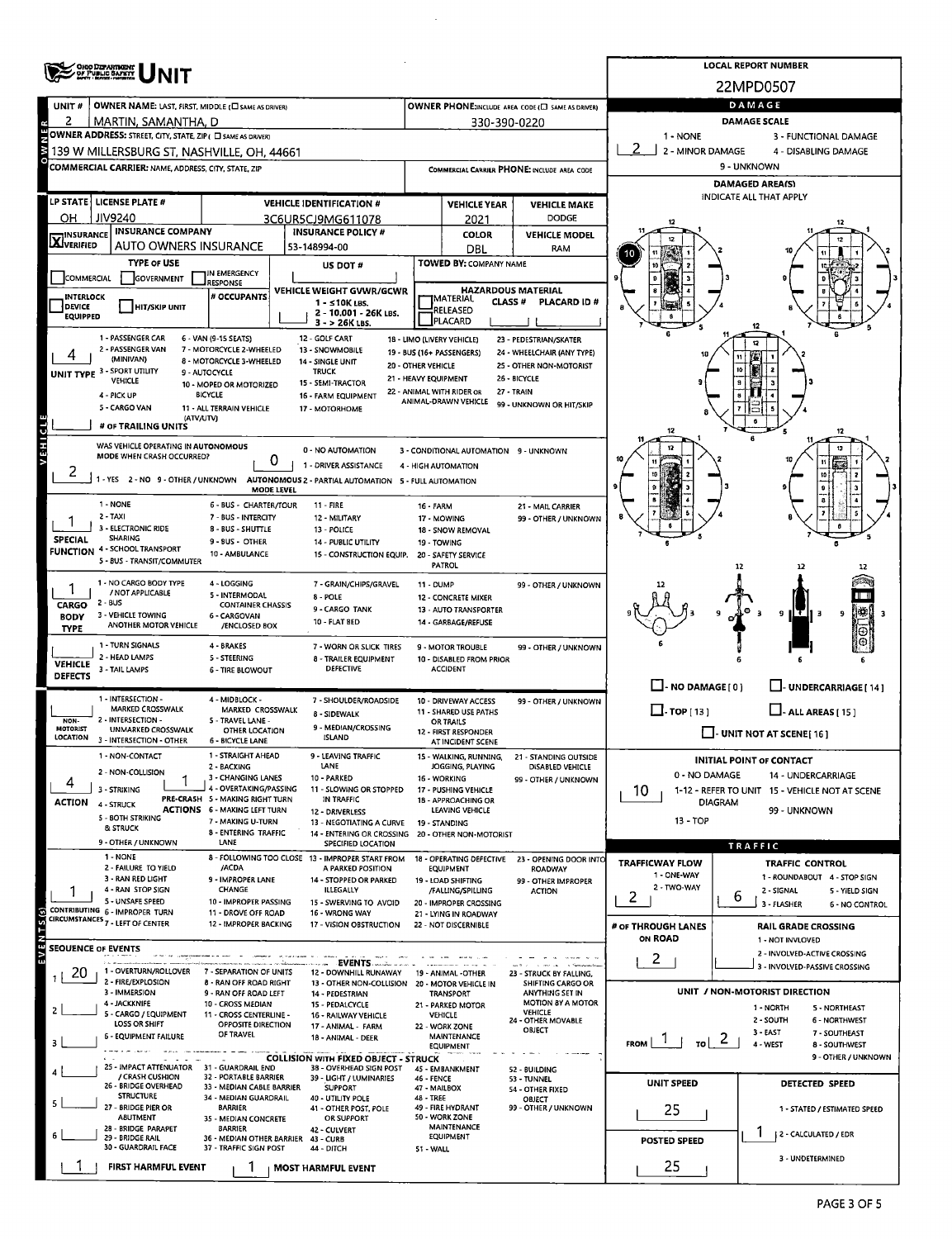| <b>WE BE MOTORIST / NON-MOTORIST</b> |                                                                                                                                                                                                                                                                                                                                                                                                                                                                                       |                                                                                                                                      |                                                                                                                                                                                                                                                                                                                                                                                                                                                                                                                                                                                                                                                          |                                                    |                                                                                                                                                                                                                                                                                                                   |                        |                                                                                                                                                                                                                                                                                                                                                                                                                                                         |                      |                                                                                                                                                                                                                                                                                                                                                                                                                                                                                                                                                                                                                                                                            | <b>LOCAL REPORT NUMBER</b><br>22MPD0507 |                                                            |                                                                                                                                                                                                                                                                                                                                                                                                                                                                                                                                                                                                                                                                                                                                                      |                                                              |                                                                                                                                                                                                                                                             |                                                                                                                                                                                                                                     |                                                                                      |  |  |  |  |  |
|--------------------------------------|---------------------------------------------------------------------------------------------------------------------------------------------------------------------------------------------------------------------------------------------------------------------------------------------------------------------------------------------------------------------------------------------------------------------------------------------------------------------------------------|--------------------------------------------------------------------------------------------------------------------------------------|----------------------------------------------------------------------------------------------------------------------------------------------------------------------------------------------------------------------------------------------------------------------------------------------------------------------------------------------------------------------------------------------------------------------------------------------------------------------------------------------------------------------------------------------------------------------------------------------------------------------------------------------------------|----------------------------------------------------|-------------------------------------------------------------------------------------------------------------------------------------------------------------------------------------------------------------------------------------------------------------------------------------------------------------------|------------------------|---------------------------------------------------------------------------------------------------------------------------------------------------------------------------------------------------------------------------------------------------------------------------------------------------------------------------------------------------------------------------------------------------------------------------------------------------------|----------------------|----------------------------------------------------------------------------------------------------------------------------------------------------------------------------------------------------------------------------------------------------------------------------------------------------------------------------------------------------------------------------------------------------------------------------------------------------------------------------------------------------------------------------------------------------------------------------------------------------------------------------------------------------------------------------|-----------------------------------------|------------------------------------------------------------|------------------------------------------------------------------------------------------------------------------------------------------------------------------------------------------------------------------------------------------------------------------------------------------------------------------------------------------------------------------------------------------------------------------------------------------------------------------------------------------------------------------------------------------------------------------------------------------------------------------------------------------------------------------------------------------------------------------------------------------------------|--------------------------------------------------------------|-------------------------------------------------------------------------------------------------------------------------------------------------------------------------------------------------------------------------------------------------------------|-------------------------------------------------------------------------------------------------------------------------------------------------------------------------------------------------------------------------------------|--------------------------------------------------------------------------------------|--|--|--|--|--|
|                                      | UNIT#                                                                                                                                                                                                                                                                                                                                                                                                                                                                                 | <b>NAME: LAST, FIRST, MIDDLE</b>                                                                                                     |                                                                                                                                                                                                                                                                                                                                                                                                                                                                                                                                                                                                                                                          |                                                    |                                                                                                                                                                                                                                                                                                                   |                        |                                                                                                                                                                                                                                                                                                                                                                                                                                                         |                      |                                                                                                                                                                                                                                                                                                                                                                                                                                                                                                                                                                                                                                                                            |                                         |                                                            | <b>DATE OF BIRTH</b>                                                                                                                                                                                                                                                                                                                                                                                                                                                                                                                                                                                                                                                                                                                                 |                                                              | <b>AGE</b><br><b>GENDER</b>                                                                                                                                                                                                                                 |                                                                                                                                                                                                                                     |                                                                                      |  |  |  |  |  |
|                                      |                                                                                                                                                                                                                                                                                                                                                                                                                                                                                       |                                                                                                                                      |                                                                                                                                                                                                                                                                                                                                                                                                                                                                                                                                                                                                                                                          |                                                    |                                                                                                                                                                                                                                                                                                                   |                        |                                                                                                                                                                                                                                                                                                                                                                                                                                                         |                      |                                                                                                                                                                                                                                                                                                                                                                                                                                                                                                                                                                                                                                                                            |                                         |                                                            |                                                                                                                                                                                                                                                                                                                                                                                                                                                                                                                                                                                                                                                                                                                                                      |                                                              |                                                                                                                                                                                                                                                             |                                                                                                                                                                                                                                     |                                                                                      |  |  |  |  |  |
| <b>OTOR</b>                          | . OH                                                                                                                                                                                                                                                                                                                                                                                                                                                                                  | <b>ADDRESS: STREET, CITY, STATE, ZIP</b>                                                                                             |                                                                                                                                                                                                                                                                                                                                                                                                                                                                                                                                                                                                                                                          |                                                    |                                                                                                                                                                                                                                                                                                                   |                        |                                                                                                                                                                                                                                                                                                                                                                                                                                                         |                      |                                                                                                                                                                                                                                                                                                                                                                                                                                                                                                                                                                                                                                                                            |                                         | <b>CONTACT PHONE - INCLUDE AREA CODE</b>                   |                                                                                                                                                                                                                                                                                                                                                                                                                                                                                                                                                                                                                                                                                                                                                      |                                                              |                                                                                                                                                                                                                                                             |                                                                                                                                                                                                                                     |                                                                                      |  |  |  |  |  |
| / NON-                               | <b>INJURIES IINJURED</b>                                                                                                                                                                                                                                                                                                                                                                                                                                                              | <b>TAKEN</b><br>BY<br>் 1                                                                                                            | <b>EMS AGENCY (NAME)</b>                                                                                                                                                                                                                                                                                                                                                                                                                                                                                                                                                                                                                                 |                                                    |                                                                                                                                                                                                                                                                                                                   |                        | INJURED TAKEN TO: MEDICAL FACILITY (NAME, CITY)                                                                                                                                                                                                                                                                                                                                                                                                         |                      | <b>SAFETY EQUIPMENT</b><br><b>USED</b>                                                                                                                                                                                                                                                                                                                                                                                                                                                                                                                                                                                                                                     |                                         | DOT-Compuant<br><b>IMC HELMET</b>                          | <b>SEATING</b><br>POSITION                                                                                                                                                                                                                                                                                                                                                                                                                                                                                                                                                                                                                                                                                                                           | AIR BAG USAGE                                                |                                                                                                                                                                                                                                                             | <b>EJECTION</b>                                                                                                                                                                                                                     | <b>TRAPPED</b>                                                                       |  |  |  |  |  |
| <b>DTORIST</b>                       |                                                                                                                                                                                                                                                                                                                                                                                                                                                                                       |                                                                                                                                      | OL STATE OPERATOR LICENSE NUMBER                                                                                                                                                                                                                                                                                                                                                                                                                                                                                                                                                                                                                         |                                                    |                                                                                                                                                                                                                                                                                                                   | <b>OFFENSE CHARGED</b> |                                                                                                                                                                                                                                                                                                                                                                                                                                                         | LOCAL<br>CODE        | OFFENSE DESCRIPTION                                                                                                                                                                                                                                                                                                                                                                                                                                                                                                                                                                                                                                                        |                                         |                                                            |                                                                                                                                                                                                                                                                                                                                                                                                                                                                                                                                                                                                                                                                                                                                                      |                                                              | <b>CITATION NUMBER</b>                                                                                                                                                                                                                                      |                                                                                                                                                                                                                                     |                                                                                      |  |  |  |  |  |
|                                      |                                                                                                                                                                                                                                                                                                                                                                                                                                                                                       |                                                                                                                                      |                                                                                                                                                                                                                                                                                                                                                                                                                                                                                                                                                                                                                                                          |                                                    |                                                                                                                                                                                                                                                                                                                   |                        |                                                                                                                                                                                                                                                                                                                                                                                                                                                         |                      |                                                                                                                                                                                                                                                                                                                                                                                                                                                                                                                                                                                                                                                                            |                                         |                                                            |                                                                                                                                                                                                                                                                                                                                                                                                                                                                                                                                                                                                                                                                                                                                                      |                                                              |                                                                                                                                                                                                                                                             |                                                                                                                                                                                                                                     |                                                                                      |  |  |  |  |  |
|                                      | OL CLASS                                                                                                                                                                                                                                                                                                                                                                                                                                                                              | <b>ENDORSEMENT</b>                                                                                                                   | <b>RESTRICTION SELECT UP TO 3</b>                                                                                                                                                                                                                                                                                                                                                                                                                                                                                                                                                                                                                        | <b>DRIVER</b>                                      | <b>DISTRACTED</b>                                                                                                                                                                                                                                                                                                 | <b>ALCOHOL</b>         | ALCOHOL / DRUG SUSPECTED<br><b>MARUUANA</b>                                                                                                                                                                                                                                                                                                                                                                                                             |                      | <b>CONDITION</b>                                                                                                                                                                                                                                                                                                                                                                                                                                                                                                                                                                                                                                                           | <b>STATUS</b>                           | <b>ALCOHOL TEST</b><br><b>TYPE</b>                         | <b>STATUS</b>                                                                                                                                                                                                                                                                                                                                                                                                                                                                                                                                                                                                                                                                                                                                        | <b>DRUG TEST(S)</b><br><b>TYPE</b><br>RESULTS SELECT UP TO 4 |                                                                                                                                                                                                                                                             |                                                                                                                                                                                                                                     |                                                                                      |  |  |  |  |  |
|                                      |                                                                                                                                                                                                                                                                                                                                                                                                                                                                                       |                                                                                                                                      |                                                                                                                                                                                                                                                                                                                                                                                                                                                                                                                                                                                                                                                          | BY                                                 |                                                                                                                                                                                                                                                                                                                   | <b>OTHER DRUG</b>      |                                                                                                                                                                                                                                                                                                                                                                                                                                                         |                      |                                                                                                                                                                                                                                                                                                                                                                                                                                                                                                                                                                                                                                                                            |                                         |                                                            |                                                                                                                                                                                                                                                                                                                                                                                                                                                                                                                                                                                                                                                                                                                                                      |                                                              |                                                                                                                                                                                                                                                             |                                                                                                                                                                                                                                     |                                                                                      |  |  |  |  |  |
|                                      | UNIT#                                                                                                                                                                                                                                                                                                                                                                                                                                                                                 |                                                                                                                                      | NAME: LAST, FIRST, MIDDLE                                                                                                                                                                                                                                                                                                                                                                                                                                                                                                                                                                                                                                |                                                    |                                                                                                                                                                                                                                                                                                                   |                        |                                                                                                                                                                                                                                                                                                                                                                                                                                                         |                      |                                                                                                                                                                                                                                                                                                                                                                                                                                                                                                                                                                                                                                                                            |                                         |                                                            | <b>DATE OF BIRTH</b>                                                                                                                                                                                                                                                                                                                                                                                                                                                                                                                                                                                                                                                                                                                                 |                                                              |                                                                                                                                                                                                                                                             | AGE                                                                                                                                                                                                                                 | <b>GENDER</b>                                                                        |  |  |  |  |  |
|                                      | 2                                                                                                                                                                                                                                                                                                                                                                                                                                                                                     | <b>ADDRESS: STREET, CITY, STATE, ZIP</b>                                                                                             | MARTIN, SAMANTHA, D                                                                                                                                                                                                                                                                                                                                                                                                                                                                                                                                                                                                                                      |                                                    |                                                                                                                                                                                                                                                                                                                   |                        |                                                                                                                                                                                                                                                                                                                                                                                                                                                         |                      |                                                                                                                                                                                                                                                                                                                                                                                                                                                                                                                                                                                                                                                                            |                                         |                                                            | 03/27/1997<br><b>CONTACT PHONE - INCLUDE AREA CODE</b>                                                                                                                                                                                                                                                                                                                                                                                                                                                                                                                                                                                                                                                                                               |                                                              |                                                                                                                                                                                                                                                             | 25                                                                                                                                                                                                                                  | М                                                                                    |  |  |  |  |  |
| OTOR                                 |                                                                                                                                                                                                                                                                                                                                                                                                                                                                                       |                                                                                                                                      | 139 W MILLERSBURG ST, NASHVILLE, OH, 44661                                                                                                                                                                                                                                                                                                                                                                                                                                                                                                                                                                                                               |                                                    |                                                                                                                                                                                                                                                                                                                   |                        |                                                                                                                                                                                                                                                                                                                                                                                                                                                         |                      |                                                                                                                                                                                                                                                                                                                                                                                                                                                                                                                                                                                                                                                                            |                                         | 330-390-0220                                               |                                                                                                                                                                                                                                                                                                                                                                                                                                                                                                                                                                                                                                                                                                                                                      |                                                              |                                                                                                                                                                                                                                                             |                                                                                                                                                                                                                                     |                                                                                      |  |  |  |  |  |
| / NON-N                              | INJURIES INJURED<br>5                                                                                                                                                                                                                                                                                                                                                                                                                                                                 | <b>TAKEN</b><br>BY<br>$\mathbf{1}$                                                                                                   | <b>EMS AGENCY (NAME)</b>                                                                                                                                                                                                                                                                                                                                                                                                                                                                                                                                                                                                                                 |                                                    |                                                                                                                                                                                                                                                                                                                   |                        | INJURED TAKEN TO: MEDICAL FACILITY (NAME, CITY)                                                                                                                                                                                                                                                                                                                                                                                                         |                      | <b>SAFETY EQUIPMENT</b><br><b>USED</b><br>4                                                                                                                                                                                                                                                                                                                                                                                                                                                                                                                                                                                                                                |                                         | <b>DOT-COMPLIANT</b><br><sup>I</sup> MC HELMET             | <b>SEATING</b><br><b>POSITION</b><br>4                                                                                                                                                                                                                                                                                                                                                                                                                                                                                                                                                                                                                                                                                                               | AIR BAG USAGE<br>1                                           |                                                                                                                                                                                                                                                             | <b>EJECTION</b><br>1                                                                                                                                                                                                                | <b>TRAPPED</b><br>1                                                                  |  |  |  |  |  |
| <b>LSIROLO</b>                       |                                                                                                                                                                                                                                                                                                                                                                                                                                                                                       |                                                                                                                                      | OL STATE   OPERATOR LICENSE NUMBER                                                                                                                                                                                                                                                                                                                                                                                                                                                                                                                                                                                                                       |                                                    |                                                                                                                                                                                                                                                                                                                   | <b>OFFENSE CHARGED</b> |                                                                                                                                                                                                                                                                                                                                                                                                                                                         | LOCAL<br>CODE        | OFFENSE DESCRIPTION                                                                                                                                                                                                                                                                                                                                                                                                                                                                                                                                                                                                                                                        |                                         |                                                            |                                                                                                                                                                                                                                                                                                                                                                                                                                                                                                                                                                                                                                                                                                                                                      |                                                              | <b>CITATION NUMBER</b>                                                                                                                                                                                                                                      |                                                                                                                                                                                                                                     |                                                                                      |  |  |  |  |  |
|                                      | ОН                                                                                                                                                                                                                                                                                                                                                                                                                                                                                    | UB941524                                                                                                                             |                                                                                                                                                                                                                                                                                                                                                                                                                                                                                                                                                                                                                                                          |                                                    |                                                                                                                                                                                                                                                                                                                   |                        |                                                                                                                                                                                                                                                                                                                                                                                                                                                         |                      |                                                                                                                                                                                                                                                                                                                                                                                                                                                                                                                                                                                                                                                                            |                                         |                                                            |                                                                                                                                                                                                                                                                                                                                                                                                                                                                                                                                                                                                                                                                                                                                                      |                                                              |                                                                                                                                                                                                                                                             |                                                                                                                                                                                                                                     |                                                                                      |  |  |  |  |  |
|                                      | OL CLASS                                                                                                                                                                                                                                                                                                                                                                                                                                                                              | <b>ENDORSEMENT</b>                                                                                                                   | <b>RESTRICTION SELECT UP TO 3</b>                                                                                                                                                                                                                                                                                                                                                                                                                                                                                                                                                                                                                        | <b>DRIVER</b>                                      | <b>DISTRACTED</b>                                                                                                                                                                                                                                                                                                 | <b>ALCOHOL</b>         | ALCOHOL / DRUG SUSPECTED<br>MARIJUANA                                                                                                                                                                                                                                                                                                                                                                                                                   |                      | <b>CONDITION</b>                                                                                                                                                                                                                                                                                                                                                                                                                                                                                                                                                                                                                                                           | <b>STATUS</b>                           | <b>TYPE</b>                                                | <b>ALCOHOL TEST</b><br>VALUE                                                                                                                                                                                                                                                                                                                                                                                                                                                                                                                                                                                                                                                                                                                         | <b>STATUS</b>                                                | <b>DRUG TEST(S)</b><br><b>TYPE</b><br>RESULTS SELECT UP TO 4                                                                                                                                                                                                |                                                                                                                                                                                                                                     |                                                                                      |  |  |  |  |  |
|                                      | 4                                                                                                                                                                                                                                                                                                                                                                                                                                                                                     |                                                                                                                                      |                                                                                                                                                                                                                                                                                                                                                                                                                                                                                                                                                                                                                                                          | $18Y_1$                                            |                                                                                                                                                                                                                                                                                                                   | <b>OTHER DRUG</b>      |                                                                                                                                                                                                                                                                                                                                                                                                                                                         |                      | 1                                                                                                                                                                                                                                                                                                                                                                                                                                                                                                                                                                                                                                                                          |                                         | 1                                                          |                                                                                                                                                                                                                                                                                                                                                                                                                                                                                                                                                                                                                                                                                                                                                      | 1                                                            |                                                                                                                                                                                                                                                             |                                                                                                                                                                                                                                     |                                                                                      |  |  |  |  |  |
|                                      | UNIT#                                                                                                                                                                                                                                                                                                                                                                                                                                                                                 |                                                                                                                                      | <b>NAME: LAST, FIRST, MIDDLE</b>                                                                                                                                                                                                                                                                                                                                                                                                                                                                                                                                                                                                                         |                                                    |                                                                                                                                                                                                                                                                                                                   |                        |                                                                                                                                                                                                                                                                                                                                                                                                                                                         |                      |                                                                                                                                                                                                                                                                                                                                                                                                                                                                                                                                                                                                                                                                            |                                         |                                                            | DATE OF BIRTH                                                                                                                                                                                                                                                                                                                                                                                                                                                                                                                                                                                                                                                                                                                                        |                                                              |                                                                                                                                                                                                                                                             | AGE                                                                                                                                                                                                                                 | <b>GENDER</b>                                                                        |  |  |  |  |  |
|                                      |                                                                                                                                                                                                                                                                                                                                                                                                                                                                                       | <b>ADDRESS: STREET, CITY, STATE, ZIP</b>                                                                                             |                                                                                                                                                                                                                                                                                                                                                                                                                                                                                                                                                                                                                                                          |                                                    |                                                                                                                                                                                                                                                                                                                   |                        |                                                                                                                                                                                                                                                                                                                                                                                                                                                         |                      |                                                                                                                                                                                                                                                                                                                                                                                                                                                                                                                                                                                                                                                                            |                                         |                                                            | <b>CONTACT PHONE - INCLUDE AREA CODE</b>                                                                                                                                                                                                                                                                                                                                                                                                                                                                                                                                                                                                                                                                                                             |                                                              |                                                                                                                                                                                                                                                             |                                                                                                                                                                                                                                     |                                                                                      |  |  |  |  |  |
|                                      | <b>INJURIES INJURED</b>                                                                                                                                                                                                                                                                                                                                                                                                                                                               |                                                                                                                                      | <b>EMS AGENCY (NAME)</b>                                                                                                                                                                                                                                                                                                                                                                                                                                                                                                                                                                                                                                 |                                                    |                                                                                                                                                                                                                                                                                                                   |                        | INJURED TAKEN TO: MEDICAL FACILITY (NAME, CITY)                                                                                                                                                                                                                                                                                                                                                                                                         |                      | <b>SAFETY EQUIPMENT</b>                                                                                                                                                                                                                                                                                                                                                                                                                                                                                                                                                                                                                                                    |                                         |                                                            | <b>SEATING</b>                                                                                                                                                                                                                                                                                                                                                                                                                                                                                                                                                                                                                                                                                                                                       |                                                              |                                                                                                                                                                                                                                                             | AIR BAG USAGE   EJECTION<br><b>TRAPPED</b>                                                                                                                                                                                          |                                                                                      |  |  |  |  |  |
|                                      |                                                                                                                                                                                                                                                                                                                                                                                                                                                                                       | TAKEN<br>BY                                                                                                                          |                                                                                                                                                                                                                                                                                                                                                                                                                                                                                                                                                                                                                                                          |                                                    |                                                                                                                                                                                                                                                                                                                   |                        |                                                                                                                                                                                                                                                                                                                                                                                                                                                         |                      | <b>USED</b>                                                                                                                                                                                                                                                                                                                                                                                                                                                                                                                                                                                                                                                                |                                         | DOT-COMPLIANT<br><b>POSITION</b><br><sup>J</sup> MC HELMET |                                                                                                                                                                                                                                                                                                                                                                                                                                                                                                                                                                                                                                                                                                                                                      |                                                              |                                                                                                                                                                                                                                                             |                                                                                                                                                                                                                                     |                                                                                      |  |  |  |  |  |
|                                      |                                                                                                                                                                                                                                                                                                                                                                                                                                                                                       |                                                                                                                                      | OL STATE JOPERATOR LICENSE NUMBER                                                                                                                                                                                                                                                                                                                                                                                                                                                                                                                                                                                                                        |                                                    |                                                                                                                                                                                                                                                                                                                   | <b>OFFENSE CHARGED</b> |                                                                                                                                                                                                                                                                                                                                                                                                                                                         | LOCAL<br><b>CODE</b> | OFFENSE DESCRIPTION                                                                                                                                                                                                                                                                                                                                                                                                                                                                                                                                                                                                                                                        |                                         | <b>CITATION NUMBER</b>                                     |                                                                                                                                                                                                                                                                                                                                                                                                                                                                                                                                                                                                                                                                                                                                                      |                                                              |                                                                                                                                                                                                                                                             |                                                                                                                                                                                                                                     |                                                                                      |  |  |  |  |  |
|                                      | <b>OL CLASS</b>                                                                                                                                                                                                                                                                                                                                                                                                                                                                       | <b>ENDORSEMENT</b>                                                                                                                   | <b>RESTRICTION SELECT UP TO 3</b>                                                                                                                                                                                                                                                                                                                                                                                                                                                                                                                                                                                                                        | <b>DRIVER</b><br>BY                                | <b>DISTRACTED</b>                                                                                                                                                                                                                                                                                                 | ALCOHOL<br>OTHER DRUG  | ALCOHOL / DRUG SUSPECTED<br>MARIJUANA                                                                                                                                                                                                                                                                                                                                                                                                                   |                      | <b>CONDITION</b>                                                                                                                                                                                                                                                                                                                                                                                                                                                                                                                                                                                                                                                           | <b>STATUS</b>                           | <b>TYPE</b>                                                | <b>ALCOHOL TEST</b><br>VALUE                                                                                                                                                                                                                                                                                                                                                                                                                                                                                                                                                                                                                                                                                                                         | <b>STATUS</b>                                                | <b>TYPE</b>                                                                                                                                                                                                                                                 | <b>DRUG TEST(S)</b>                                                                                                                                                                                                                 | RESULTS SELECT UP TO 4                                                               |  |  |  |  |  |
|                                      |                                                                                                                                                                                                                                                                                                                                                                                                                                                                                       | INJURIES                                                                                                                             | <b>SEATING POSITION</b>                                                                                                                                                                                                                                                                                                                                                                                                                                                                                                                                                                                                                                  |                                                    | <b>AIR BAG</b>                                                                                                                                                                                                                                                                                                    |                        | OL CLASS                                                                                                                                                                                                                                                                                                                                                                                                                                                |                      | OL RESTRICTION(S) DRIVER DISTRACTION                                                                                                                                                                                                                                                                                                                                                                                                                                                                                                                                                                                                                                       |                                         |                                                            |                                                                                                                                                                                                                                                                                                                                                                                                                                                                                                                                                                                                                                                                                                                                                      |                                                              |                                                                                                                                                                                                                                                             | <b>TEST STATUS</b>                                                                                                                                                                                                                  |                                                                                      |  |  |  |  |  |
|                                      | - FATAL<br>2 - SUSPECTED SERIOUS.<br><b>INJURY</b><br>3 - SUSPECTED MINOR<br>INJURY<br>4 - POSSIBLE INJURY<br>5 - NO APPARENT INJURY<br>1 - NOT TRANSPORTED<br><b>/TREATED AT SCENE</b><br>2 - EMS<br>3 - POLICE<br>9 - OTHER / UNKNOWN<br>1 - NONE USED<br>2 - SHOULDER BELT ONLY<br><b>USED</b><br>3 - LAP BELT ONLY USED.<br>4 - SHOULDER & LAP BELT<br>∻ USED⊶⊕<br>- FORWARD FACING<br>- REAR FACING<br>- BOOSTER SEAT .<br><b>8 - HELMET USED A SAME</b><br>(ELBOWS, KNEES, ETC) | INJURIES TAKEN BY<br><b>SAFETY EQUIPMENT</b><br>5 - CHILD RESTRAINT SYSTEM<br>6 - CHILD RESTRAINT SYSTEM<br>9 - PROTECTIVE PADS USED | - FRONT - LEFT SIDE<br>(MOTORCYCLE DRIVER)<br>2 - FRONT - MIDDLE<br><b>3 - FRONT - RIGHT SIDE</b><br>4 - SECOND - LEFT SIDE<br>(MOTORCYCLE PASSENGER)*<br>- SECOND - MIDDLE<br>6 - SECOND - RIGHT SIDE<br>7 - THIRD}- LEFT SIDE<br>(MOTORCYCLE SIDE CAR)<br>8 - THIRD - MIDDLE<br>9 - THIRD - RIGHT SIDE<br>10 - SLEEPER SECTION<br>OF TRUCK CAB<br>11 - PASSENGER IN<br>OTHER ENCLOSED CARGO<br>AREA (NON-TRAILING UNIT,<br>BUS, PICK-UP WITH CAP)<br>12 - PASSENGER IN<br>UNENCLOSED CARGO AREA 3 - FREED BY<br>i 13 - TRAILING UNIT<br>14 - RIDING ON VEHICLE<br><b>EXTERIOR</b><br>(NON-TRAILING UNIT).<br>15 - NON-MOTORIST<br>99 - OTHER / UNKNOWN | · FRONT/SIDE<br>1 - NOT EJECTED<br>1 - NOT TRAPPED | 1 - NOT DEPLOYED<br>2 - DEPLOYED FRONT<br>3 - DEPLOYED SIDE<br>4 - DEPLOYED BOTH<br>5 - NOT APPLICABLE<br>9 - DEPLOYMENT UNKNOWN<br><b>EJECTION</b><br>2 - PARTIALLY EJECTED<br><b>3 - TOTALLY EJECTED</b><br>4 NOT APPLICABLE<br><b>TRAPPED</b><br>2'- EXTRICATED BY<br>MECHANICAL MEANS<br>NON-MECHANICAL MEANS | 4                      | - CLASS A<br>2 - CLASS B<br>3 - CLASS C<br>4 - REGULAR CLASS<br>$(OHIO = D)$<br>5 - M/C MOPED ONLY<br>6 - NO VALID OL<br><b>OL ENDORSEMENT</b><br>H - HAZMAT<br><b>M - MOTORCYCLE</b><br>P - PASSENGER<br>N - TANKER -<br>Q - MOTOR SCOOTER<br>r - Three-Wheel<br><b>MOTORCYCLE</b><br><b>S-SCHOOL BUS-</b><br><b>T-DOUBLE &amp; TRIPLE</b><br><b>TRAILERS</b><br>Χ΄ - ΤΑΝΚΕR΄/ ΗΑΖΜΑΤ<br><b>GENDER</b><br>F - FEMALE.<br>M-MALE<br>U - OTHER / UNKNOWN |                      | 1 - ALCOHOL INTERLOCK<br><b>DEVICE</b><br>2 - CDL'INTRASTATE ONLY<br>3 - CORRECTIVE LENSES<br>4 - FARM WAIVER<br>- EXCEPT CLASS A BUS<br>6 - EXCEPT CLASS A<br>& CLASS B BUS<br><b>EXCEPT TRACTOR-TRAILER</b><br>8 - INTERMEDIATE LICENSE<br><b>RESTRICTIONS</b><br>9 - LEARNER'S PERMIT<br><b>RESTRICTIONS</b><br>10 - LIMITED TO DAYLIGHT<br><b>ONLY, A</b><br>T1 - LIMITED TO EMPLOYMENT®<br>12 - LIMITED - OTHER<br>13 - MECHANICAL DEVICES<br>(SPECIAL BRAKES, HAND<br>CONTROLS, OR OTHER<br><b>ADARTIVE DEVICES)</b><br>14 - MILITARY VEHICLES ONLY<br>15 - MOTOR VEHICLES<br><b>WITHOUT AIR BRAKES</b><br>16 - OUTSIDE MIRROR.<br>17 - PROSTHETIC AID<br>18 - OTHER |                                         |                                                            | 1. NOT DISTRACTED<br>MANUALLY OPERATING AN<br><b>ELECTRONIC</b><br><b>COMMUNICATION DEVICE</b><br>(TEXTING, TYPING,<br>DÍALING)<br>TALKING ON HANDS-FREE<br>COMMUNICATION DEVICE<br>4 - TALKING ON HAND-HELD<br>COMMUNICATION DEVICE<br>5 - OTHER ACTIVITY WITH AN<br>ELECTRONIC DEVICE<br>6 - PASSENGER<br>.- OTHER DISTRACTION.<br>INSIDE THE VEHICLE<br>8 - OTHER DISTRACTION<br>OUTSIDE THE VEHICLE AND<br>9 - OTHER / UNKNOWN<br><b>CONDITION</b><br>1 - APPARENTLY NORMAL<br>2 - PHYSICAL IMPAIRMENT<br>3 - EMOTIONAL (E.G.,<br>DEPRESSED, ANGRY,<br>DISTURBED)<br>4 ILLNESS<br>5 - FELL ASLEEP, FAINTED,<br><b>FATIGUED, ETC.</b><br><b>6 - UNDER THE INFLUENCE OF</b><br><b>MEDICATIONS / DRUGS /</b><br><b>ALCOHOL</b><br>9-OTHER / UNKNOWN |                                                              | 1 - NONE GIVEN<br>2 - TEST REFUSED<br>3 - TEST GIVEN,<br>4 - TEST GIVEN.<br><b>S - TEST GIVEN,</b><br>1'- NONE<br>2 - BLOOD<br>3 - URINE<br>4 - BREATH<br>5 - OTHER<br>$1 - \text{NONE}$<br>2 - BLOOD<br>3 - URINE<br>4 - OTHER<br>5 - COCAINE<br>7 - OTHER | / UNUSABLE<br><b>RESULTS KNOWN</b><br><b>RESULTS UNKNOWN</b><br><b>DRUG TEST TYPE</b><br>1- AMPHETAMINES<br>2 - BARBITURATES<br>3 - BENZODIAZEPINES<br>4 - CANNABINOIDS<br>6 - OPIATES / OPIOIDS<br>8 <sup>%</sup> NEGATIVE RESULTS | <b>CONTAMINATED SAMPLE</b><br><b>ALCOHOL TEST TYPE</b><br><b>DRUG TEST RESULT(S)</b> |  |  |  |  |  |
|                                      | 10 - REFLECTIVE CLOTHING<br>, ABICYCLE ONLY 1979<br>99 - OTHER / UNKNOWN                                                                                                                                                                                                                                                                                                                                                                                                              | 11-LIGHTING - PEDESTRIAN                                                                                                             |                                                                                                                                                                                                                                                                                                                                                                                                                                                                                                                                                                                                                                                          |                                                    |                                                                                                                                                                                                                                                                                                                   |                        |                                                                                                                                                                                                                                                                                                                                                                                                                                                         |                      |                                                                                                                                                                                                                                                                                                                                                                                                                                                                                                                                                                                                                                                                            |                                         |                                                            |                                                                                                                                                                                                                                                                                                                                                                                                                                                                                                                                                                                                                                                                                                                                                      |                                                              |                                                                                                                                                                                                                                                             |                                                                                                                                                                                                                                     |                                                                                      |  |  |  |  |  |

l,

 $\hat{\mathcal{L}}$ 

 $\sim 10$ 

 $\bar{z}$